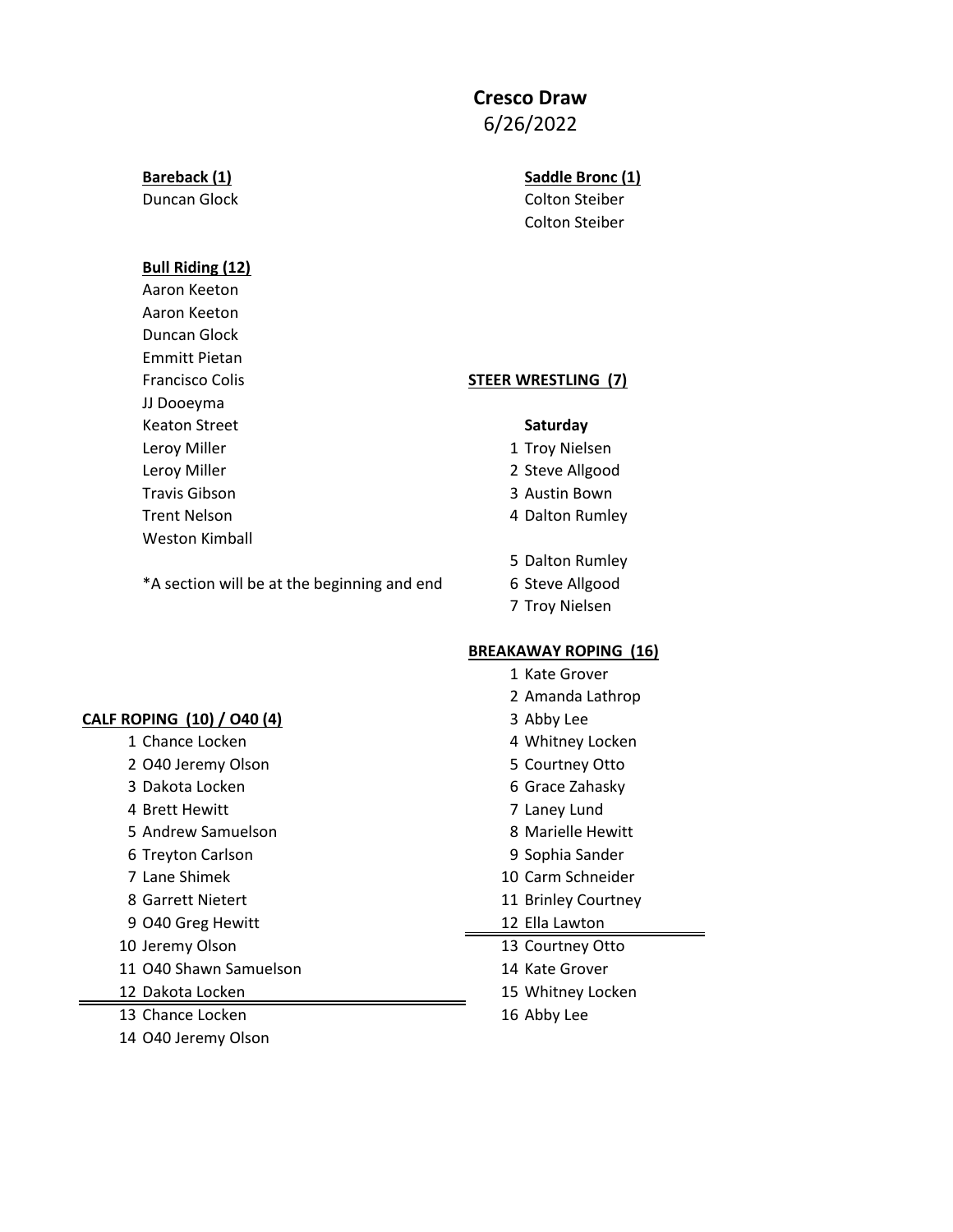- 1 Lane Shimek / Zack Henry 1 Courtney Otto 2 Chance Locken / Dillon Campbell 2 Kayli Hinck 3 Ethan Wright / Zack Davis 3 Angela Hett 4 Carm Schneider / Tony Schneider 4 Morgan Franzen 5 Dylan Breitsprecher / Brent Miller 5 Laney Lund 6 Hunter Martin / Joe Kane **6 Sami Mount** 7 Tom Massman / Jordan Massman 7 Kaydi Anderson 8 Treyton Carlson / Brady Breitsprecher 8 Abby Gastfield 9 Kole Johnson / Layton Johnson 9 Kathy Stoker 10 Jason Davis / Zack Davis 10 Alisha Sveen 11 Carm Schneider / Austin Bown 11 Brianna Hepperly 12 Tom Massman / Travis Massman 12 Tami Mai 13 Lane Shimek / Zack Henry 13 Jaci Goodale 14 Will Hinck / Layton Johnson 14 Callie Larson 15 Hunter Martin / Joe Kane 15 Cali Schwickerath 16 Ethan Wright / Jason Davis **Rylie Lund EXH** 17 Treyton Carlson / Travis Massman 18 Dylan Breitsprecher / Brent Miller 16 Kerrigan Glawe 19 Austin Bown / Tony Schneider 17 Sami Mount
- 20 Chance Locken / Dillon Campbell 18 Brooklyn Burke

### **Team Roping (20) GIRLS BARREL RACING (22)**

- 
- 
- 
- 
- 
- 
- 
- 
- 
- 
- 
- 
- 
- 
- 
- 
- 
- 
- 19 Abby Gastfield
- 20 Courtney Otto
- 21 Georgette Roseke
- 22 Jayden Jorgensen